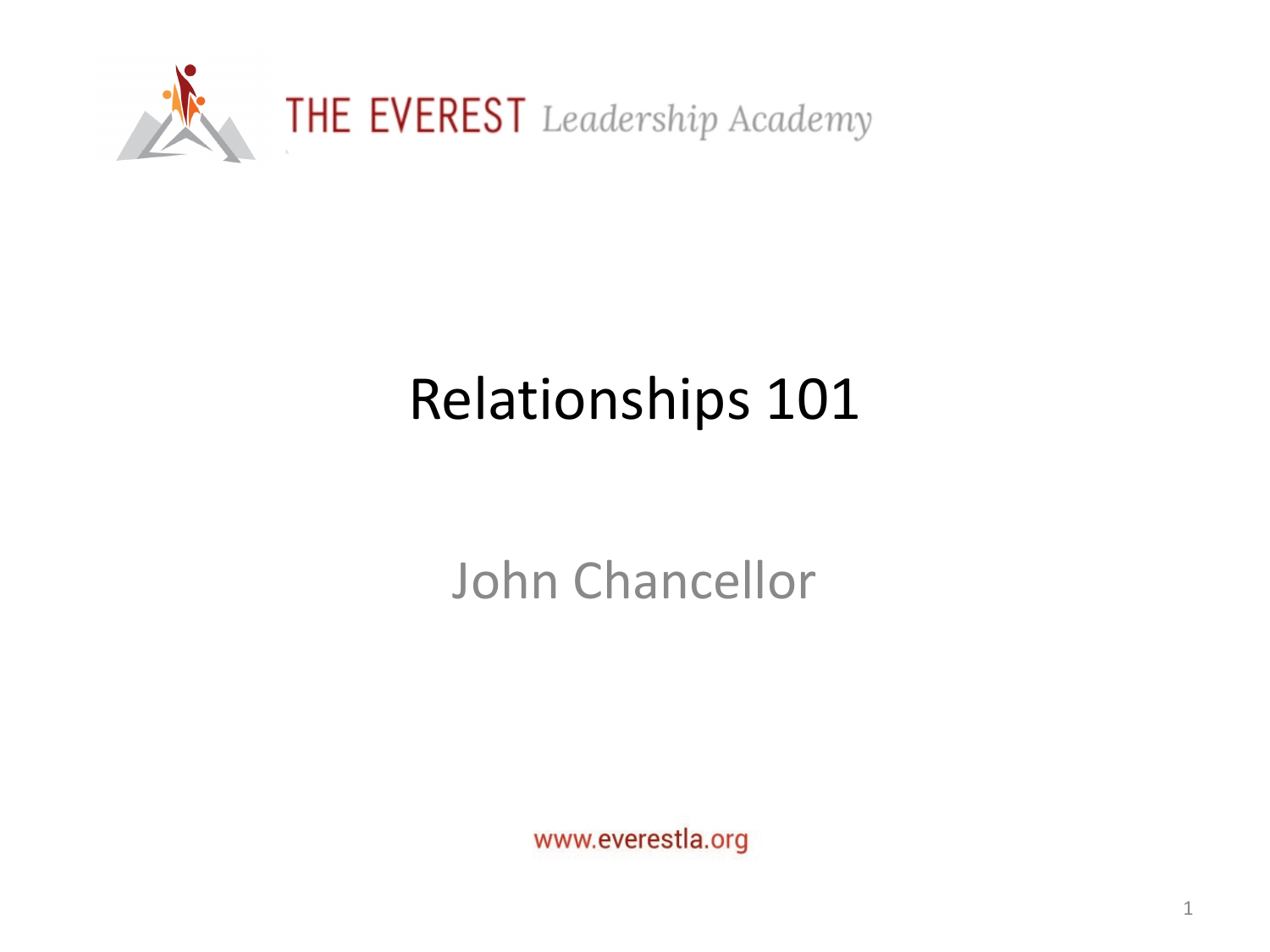

#### Why are relationships important to success?

- The glue that holds the team together
- Five characteristics in your relationships:
	- $\Box$  Respect place value on other people
	- $\Box$  Shared experiences you can't be relational with someone you don't know
	- $\Box$  Trust essential / without trust you cannot sustain a relationship
	- $\Box$  Reciprocity give and take so that everyone benefits and gives
	- $\Box$  Mutual enjoyment relationships grow and start to get solid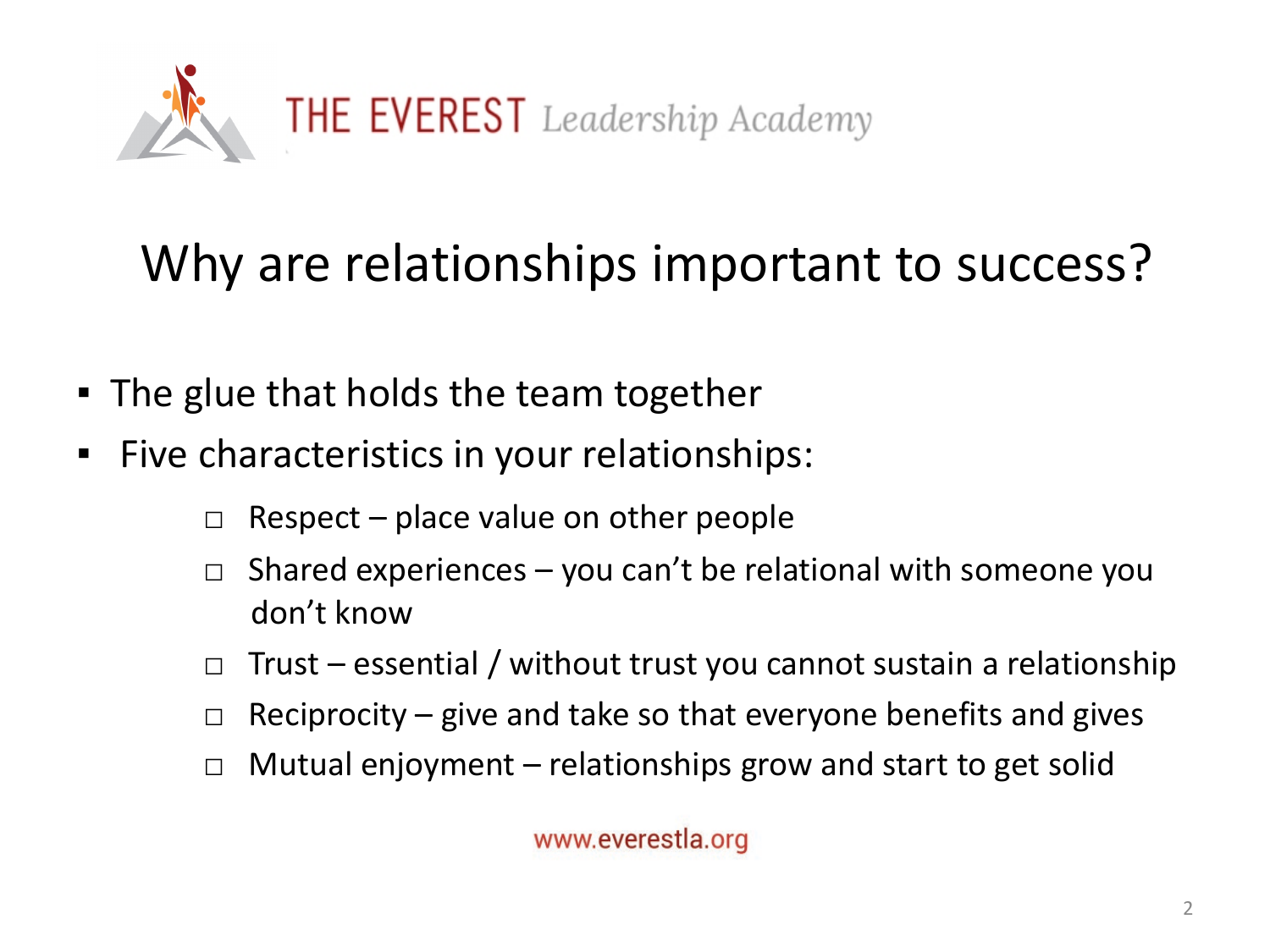

#### What do I need to know about others?

- What people really want is to be listened to, respected, and understood
- Why people fail to understand others?
	- $\Box$  Fear when not understanding others you become fearful
	- $\Box$  Self-centeredness think of your own interests first
	- $\Box$  Failure to appreciate differences casting others in your own image
	- $\Box$  Failure to acknowledge similarities people do have similar feelings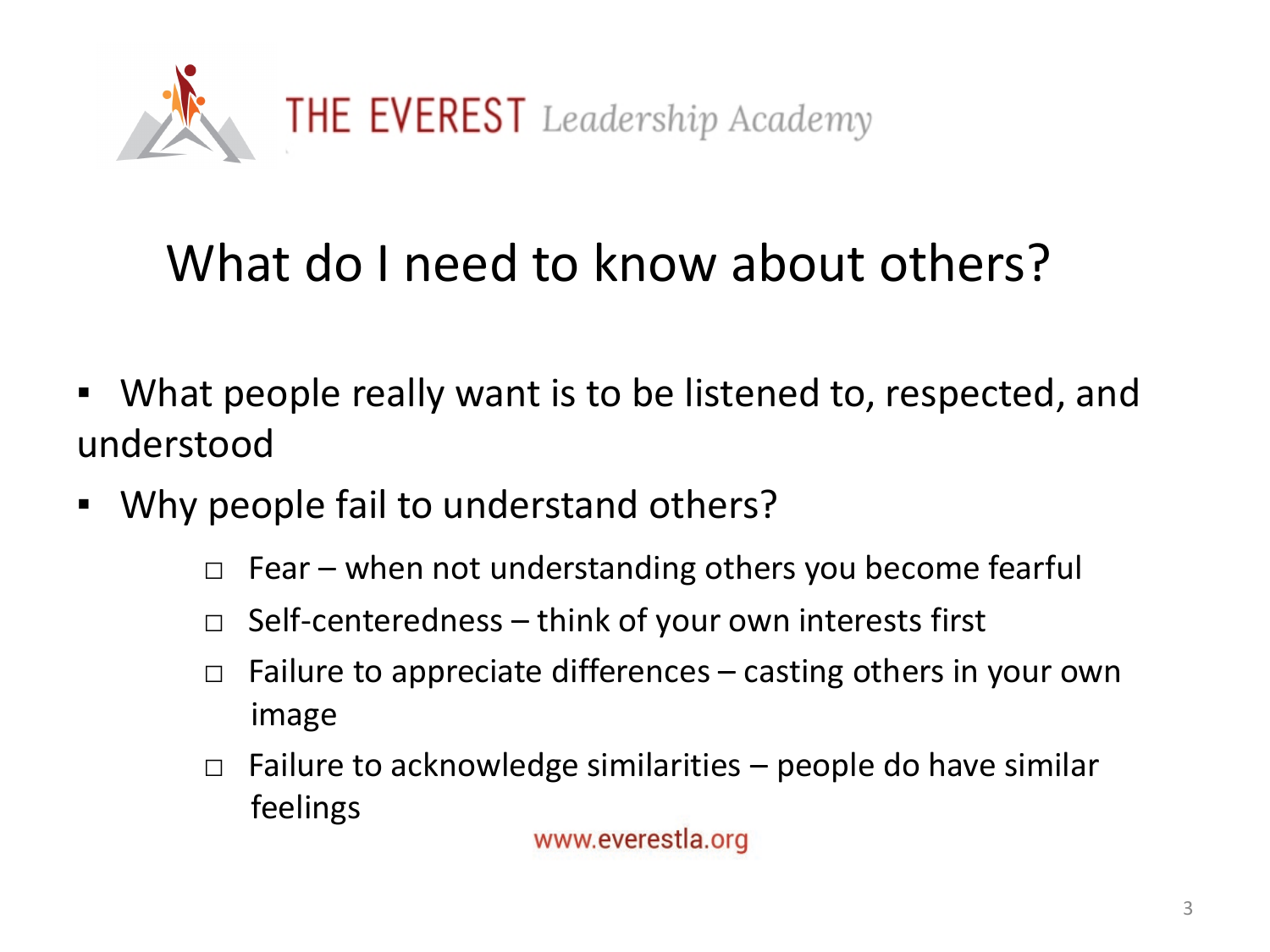

## Things everybody needs to understand about people

- Everybody wants to be somebody valued by others
- Nobody cares how much you know until they know how much you care
- Everybody needs someone friendship and encouragement
- Everybody can be somebody when somebody understands and believes in them
- Helping someone influences a lot of people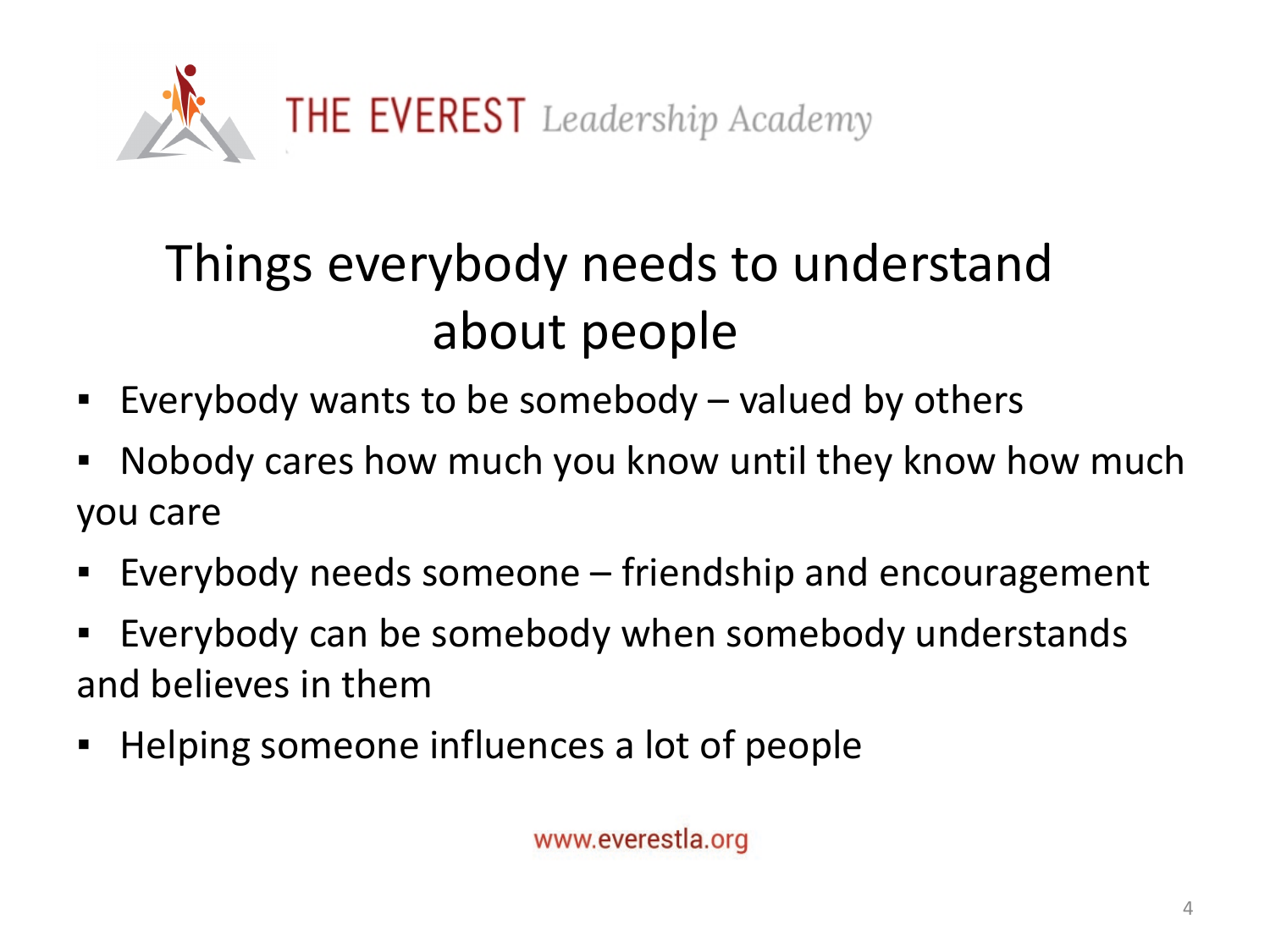

#### How can I encourage others?

- You need to believe the best in people, have faith in them
	- $\Box$  Most people don't have faith in themselves they believe they will fail / they see a difficulty in every responsibility / difficulties don't defeat people, lack of faith in themselves does
	- $\Box$  Most people don't have someone who has faith in them / lack of family and community support / people feel isolated
	- $\Box$  Most people can tell when someone else has faith in them  $-$  your goal is to get people to think more highly of themselves
	- $\Box$  Most people will do anything to live up to your faith in them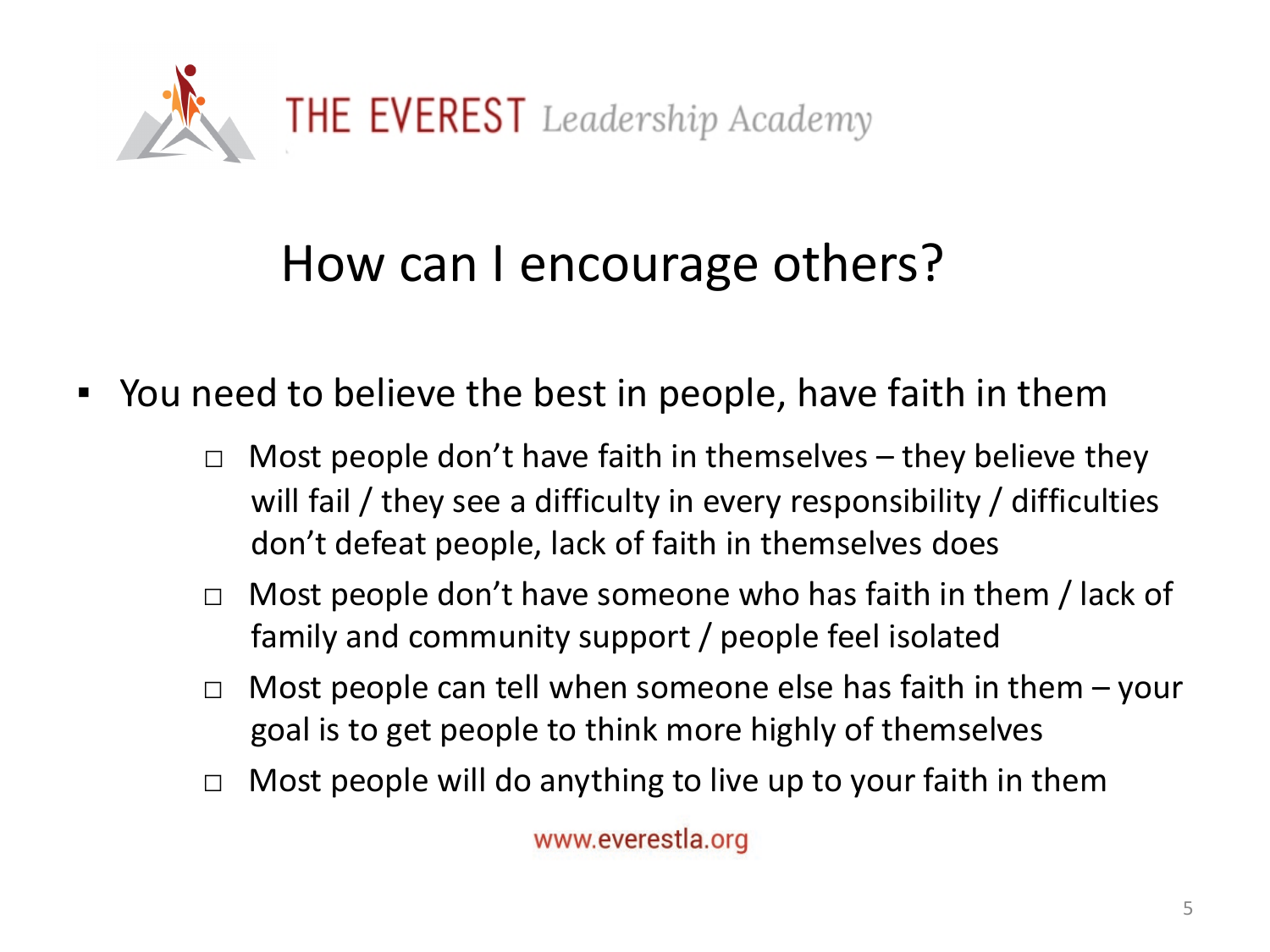

#### How to become a believer in people

- Believe in them before they succeed
	- $\Box$  There are no hopeless situations; there are only people who have grown helpless / every person has seeds of greatness
- Emphasize their strengths
	- $\Box$  By emphasizing people's strengths, you're helping them believe they possess what they need to succeed
- Instill confidence when they fail to fail is part of life's process
- **Experience some wins together winning is motivation**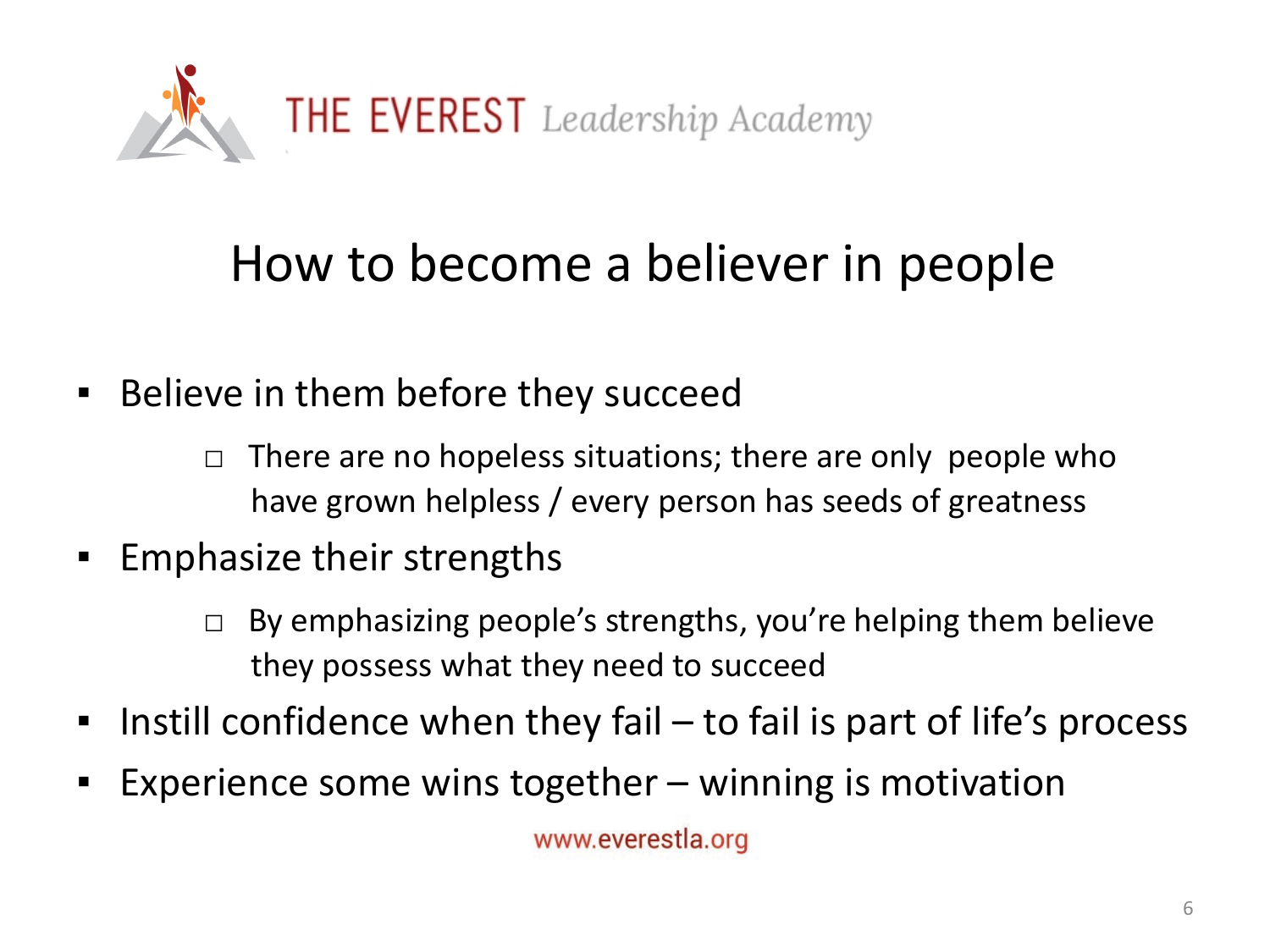

#### How can I connect with people?

- You can't move people to action unless you first move them with emotion
	- $\Box$  Connect with people one at a time
	- $\Box$  Put a "10" on every person's head
	- $\Box$  The greatest good you can do for another is not just to share your riches but to reveal to them their own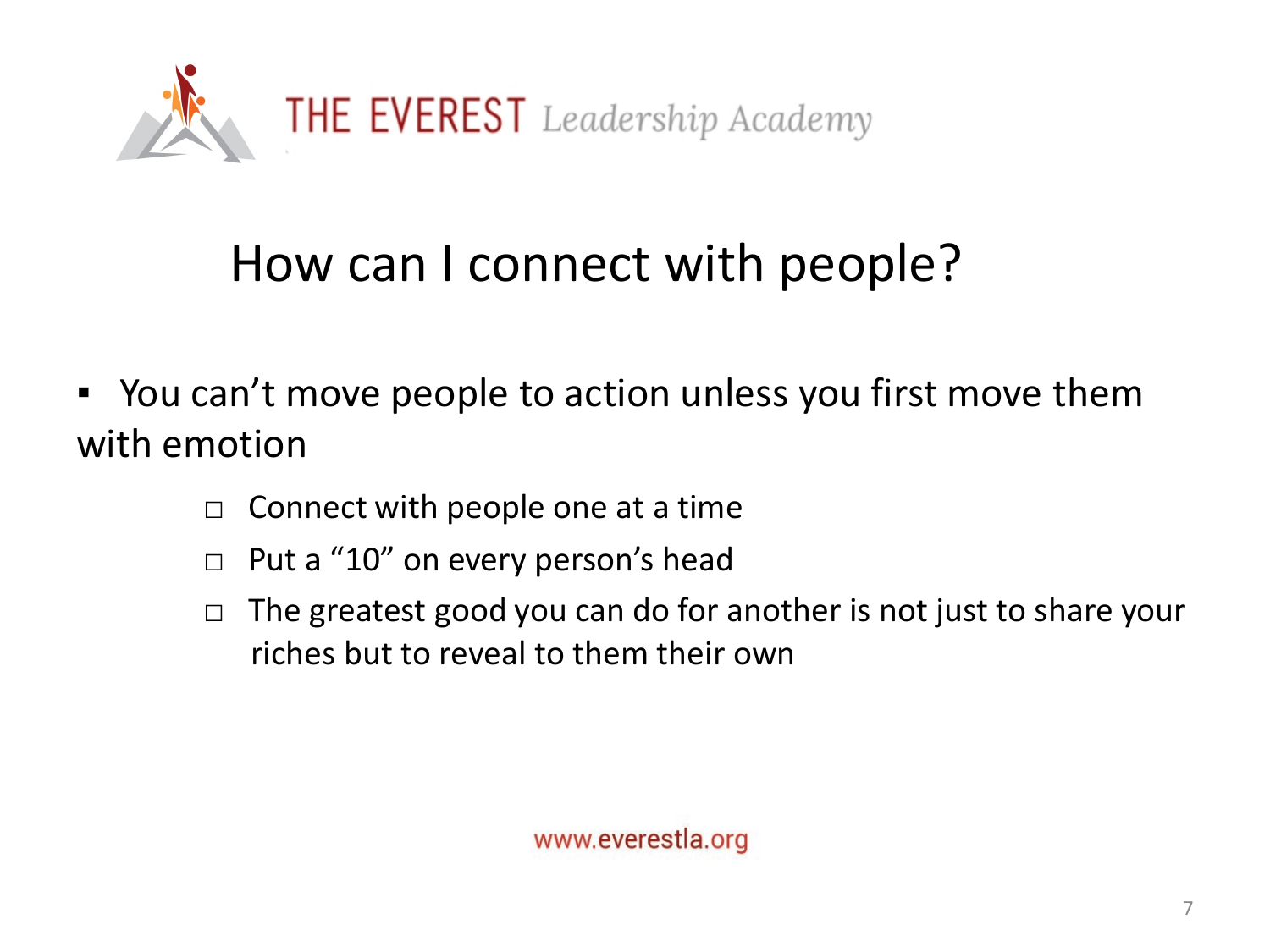

#### How can I become a better listener?

- No person would listen to you talk if he didn't know it was their turn next
- President Lyndon Johnson "You ain't learnin' nothin' when your doin' all' the talkin'"
- Listening shows respect; builds relationships; increases knowledge; generates ideas; builds loyalty, You never learn anything when you are talking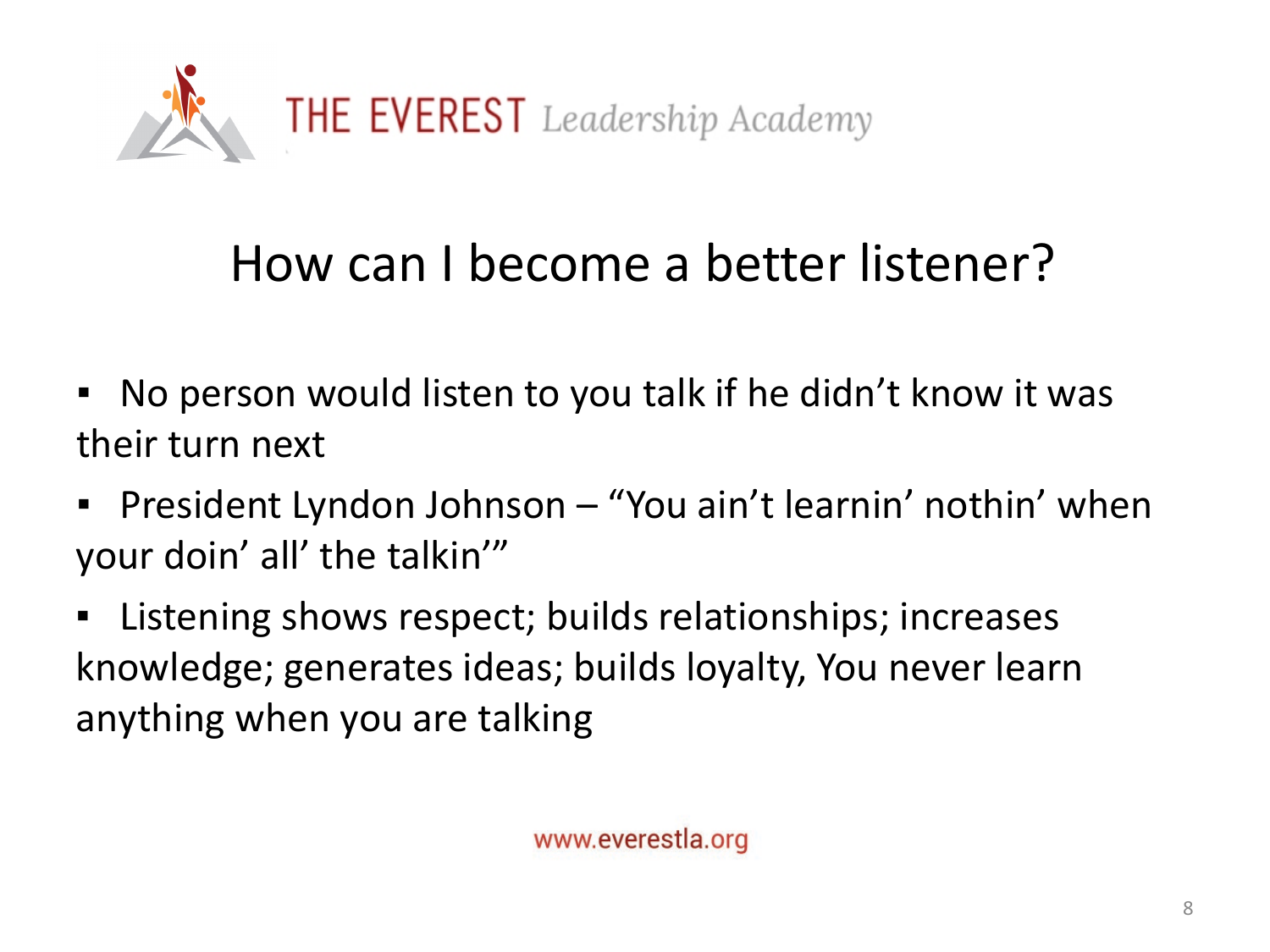

### How you develop listening skills

- Look at the speaker
- Don't interrupt give people the time to express themselves
- Focus on understanding
- Check your emotions avoid emotional baggage
- Suspend your judgement don't jump to conclusions
- **EXECUTE:** Ask questions for clarity
- Always make listening your priority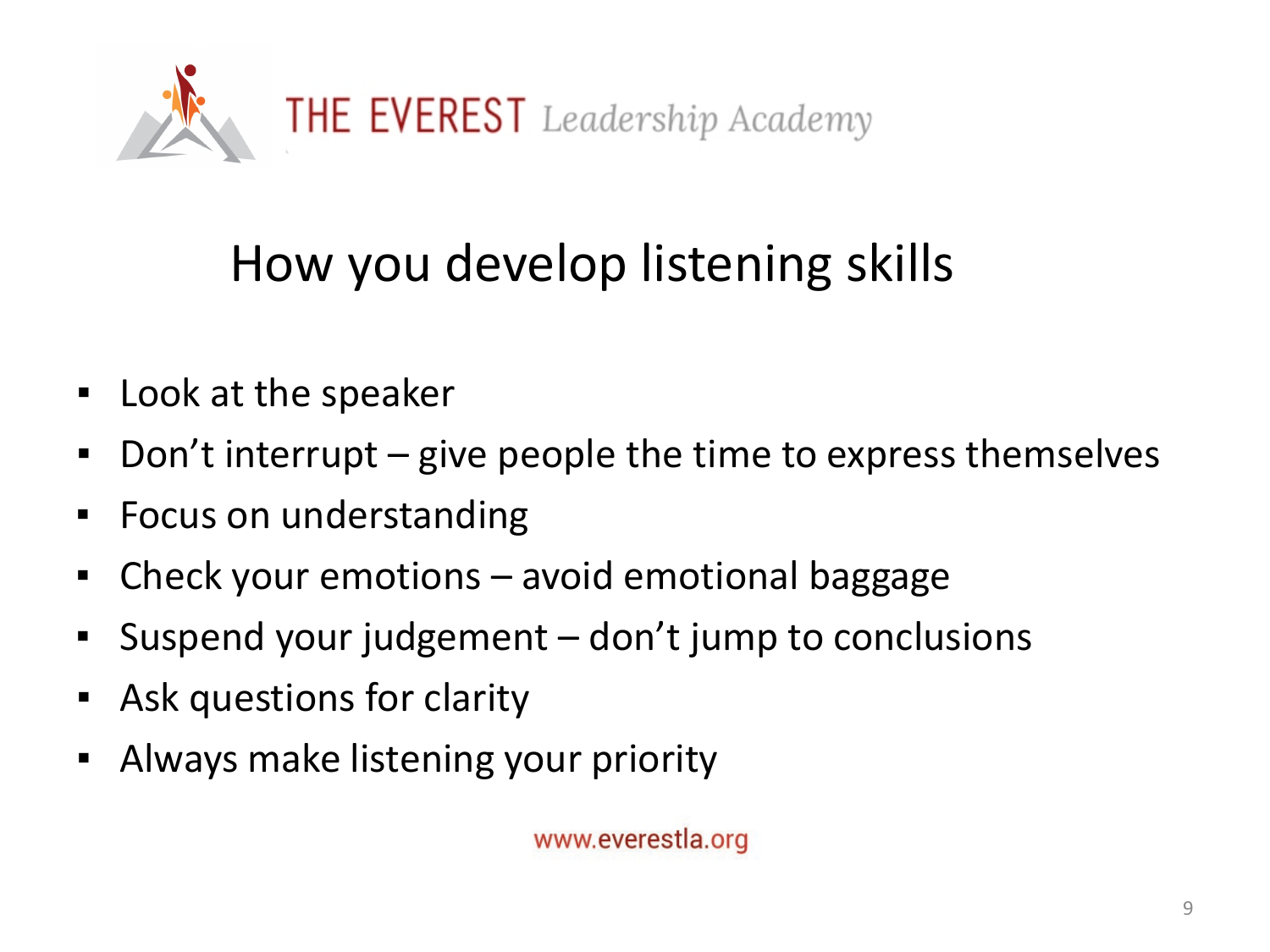

#### How can I build trust with others?

- When your words and actions match, people know they can trust you – integrity is crucial:
	- $\Box$  Integrity is not determined by circumstances
	- $\Box$  Integrity is not based on credentials character comes from who we are
	- $\Box$  Integrity is not to be confused with reputation a good exists because it is a reflection of a person's character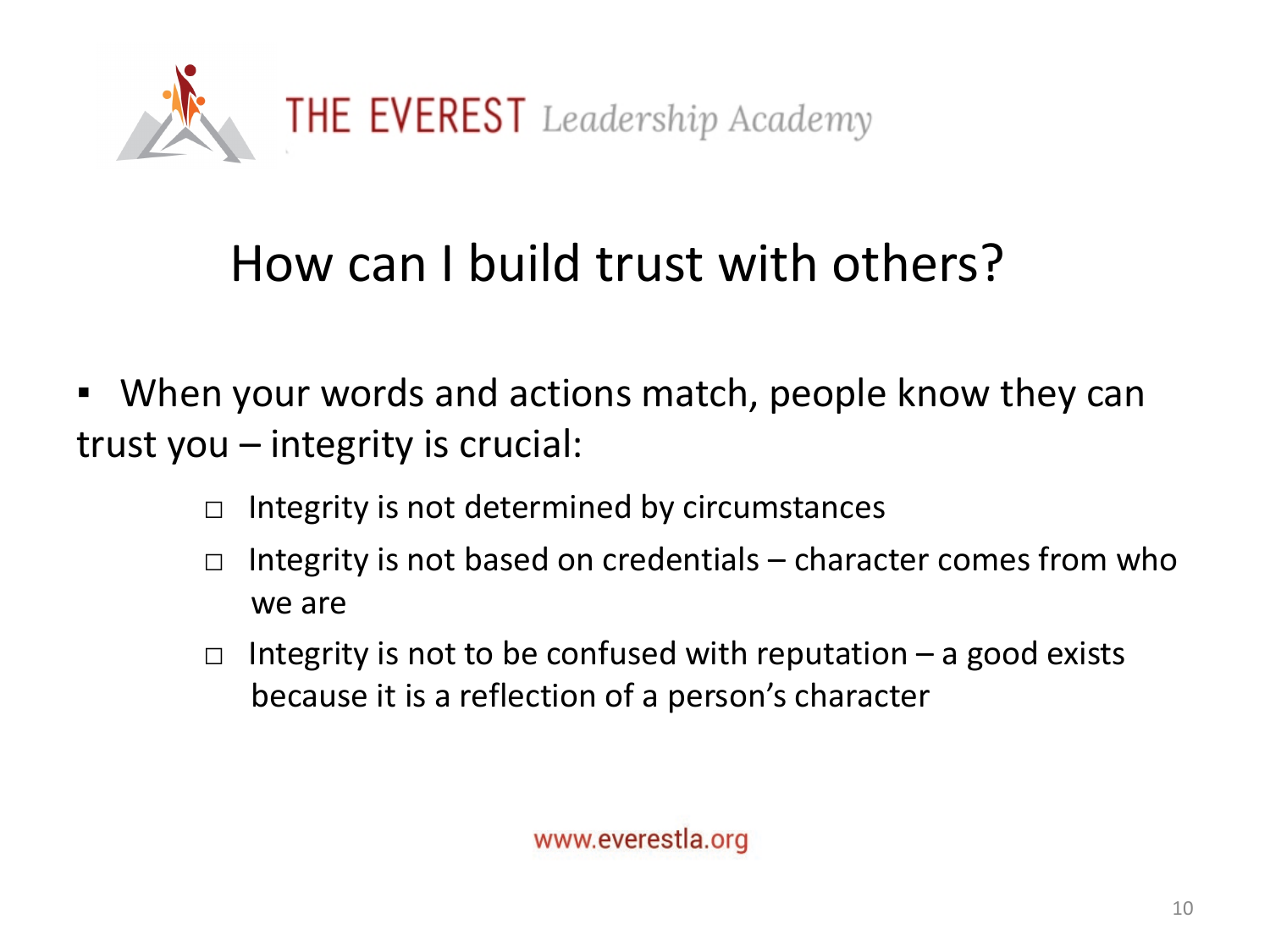

#### What is my most important relationship?

- Succeed at home, and all other relationships become easier
	- $\Box$  Positive intake of love, affection, and respect gives you inner resources to deal – unconditional love
	- $\Box$  William James " In every person from cradle to grave, there is a deep craving to be appreciated"
	- $\Box$  Feeling appreciated brings out the best in people
	- $\Box$  What would it profit me to gain the whole world and lose my family
	- □ A correlation between family success and personal success